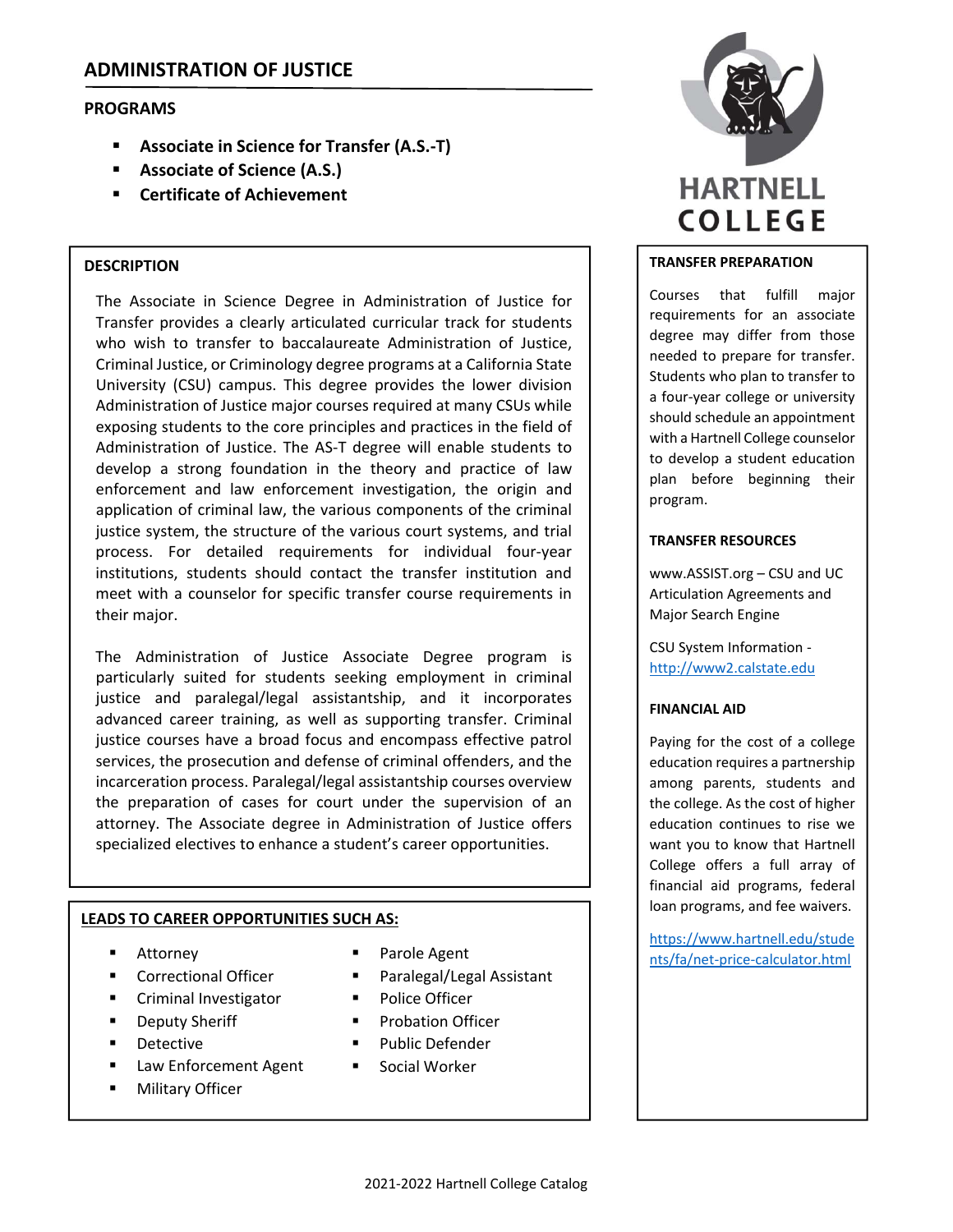## **ASSOCIATE IN SCIENCE FOR TRANSFER**

**Program Outcomes**: Upon successful completion of this program a student will be able to:

- analyze the United States legal system, describing the sources of law, the branches of government, and the federal and state course systems.
- analyze cases to ascertain legal precedents and apply them to hypothetical facts patterns.
- select and apply the appropriate peacekeeping strategy in a multicultural community.

## **Required Major Courses (6 units)**

|                                                   | <b>SUBTOTAL: 18 UNITS</b> |
|---------------------------------------------------|---------------------------|
| PSY-2 – General Psychology                        | 3.0                       |
| SOC-1 – Introduction to Sociology                 | 3.0                       |
| MAT-13 - Elementary Statistics                    | 4.0                       |
| ADJ-51 – Criminology                              | 3.0                       |
| ADJ-10 - Juvenile Procedures                      | 3.0                       |
| <b>Major Electives B (Complete 6 units)</b>       |                           |
| ADJ-10 - Juvenile Procedure                       | 3.0                       |
| ADJ-8 - Criminal Investigation                    | 3.0                       |
| ADJ-5 – Criminal Court Process                    | 3.0                       |
| ADJ-4 – Criminal Evidence                         | 3.0                       |
| ADJ-2 - Community Relations & the Justice System  | 3.0                       |
| <b>Major Electives A (Complete 6 units)</b>       |                           |
| ADJ-3 – Concepts of Criminal Law                  | 3.0                       |
| ADJ-1 - Introduction to Administration of Justice | 3.0                       |
|                                                   |                           |

### **General Education – Required Courses**

*Students must complete one of the following General Education Plans:*

| <b>CSU-GE</b> (see page 72) | 39 units |
|-----------------------------|----------|
| <b>IGETC</b> (see page 74)  | 37 units |

*Students can double‐count required courses and courses for General Education Electives (Courses Numbered 1‐99) required when degree units plus GE units total fewer than 60.*

**TOTAL: 60 UNITS**



- semester units or 90 quarter units that are eligible for transfer to the California State University, including both of the following:
	- a. The Intersegmental General Education Transfer Curriculum (IGETC) or the California State University GE – Breadth Requirements (CSU GE‐Breadth).
	- b. A minimum of 18 semester units or 27 quarter units in a major or area of emphasis, as determined by the community college district.
- 2. Obtainment of a minimum grade point average of 2.0

ADTsinclude (AA‐T) and (AS‐T) degrees. The law authorizing these degrees also requires that students must earn a "C" or better in all courses required for the major or area of emphasis. A "P" (Pass) grade is also an acceptable grade for courses in the major if the course is taken on a Pass/No Pass basis.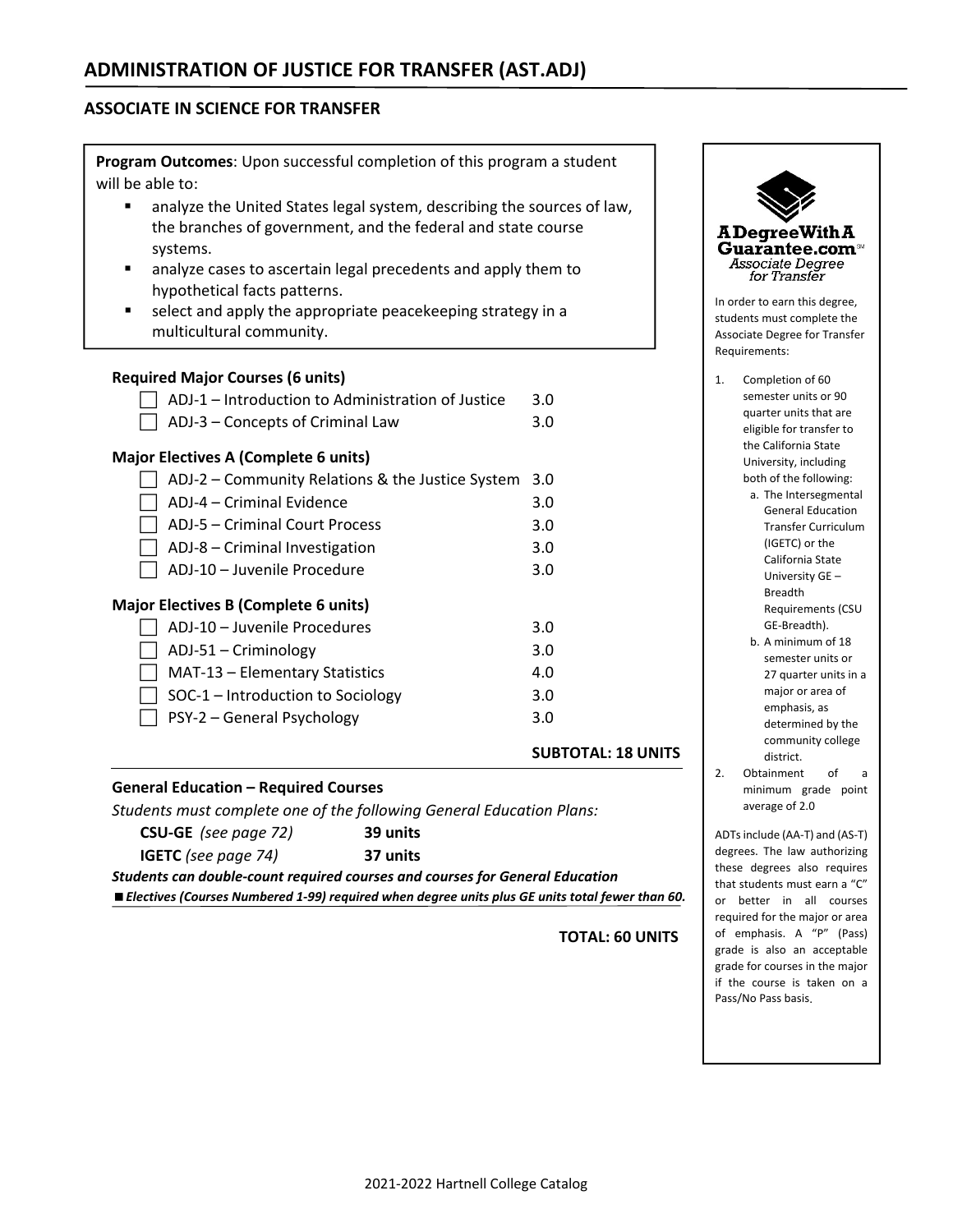## **ASSOCIATE OF SCIENCE**

**Program Outcomes**: Upon successful completion of this program a student will be able to:

- analyze the United States legal system, describing the sources of law, the branches of government, and the federal and state court systems.
- evaluate judicial opinions to determine legal precedents and apply them to hypothetical fact patterns.
- recognize constitutional principles present in the prosecution and defense of criminal offenders.
- describe the incarceration process.
- demonstrate effective law enforcement report writing skills.
- compare and contrast legal and illegal narcotics and dangerous drugs.
- select and apply the appropriate peacekeeping strategy in a multicultural community.

| <b>Criminal Justice</b>   | Complete 3 courses from<br>ADJ-8, ADJ-10, ADJ-30, ADJ-33, ADJ-51                                                   |
|---------------------------|--------------------------------------------------------------------------------------------------------------------|
| Paralegal/Legal Assistant | Complete ADJ-25, ADJ-34, and ADJ-36; complete as a general elective BUS-18 Legal<br><b>Environment of Business</b> |

Students who have official college transcripts from an approved accredited college proving they have successfully completed a California POST Basic Police Academy, or official documents proving successful completion of a California Basic Correctional Officer Academy or a California Highway Patrol Academy shall receive credit for ADJ 1 and all major elective courses necessary for the Administration of Justice Degree program.

As a result of ongoing changes in technology, the need to expand competencies, and changing transfer requirements, certificate and degree requirements may also change. If you note changes in degrees or certificate requirements, or if courses are not offered in a particular semester, please consult with a counselor or faculty on how best to complete the program in which you are enrolled.

#### **Required Major Courses (21 units)**

| ADJ-1 – Introduction to Administration of Justice      | 3.0 |
|--------------------------------------------------------|-----|
| ADJ-2 – Community Relations & the Justice System       | 3.0 |
| ADJ-3 – Concepts of Criminal Law                       | 3.0 |
| ADJ-4 - Criminal Evidence                              | 3.0 |
| ADJ-5 – Criminal Court Process                         | 3.0 |
| ADJ-11 - Law Enforcement Report Writing                | 3.0 |
| ADJ-21A – Narcotics and Dangerous Drugs                | 3.0 |
| <b>Major Electives (Complete 9 units)</b>              |     |
| ADJ-8 – Criminal Investigation                         | 3.0 |
| ADJ-10 – Juvenile Procedures                           | 3.0 |
| ADJ-25 – Introduction to Paralegal/Legal Assistantship | 3.0 |
| ADJ-30 - Sexual Assault Investigation                  | 3.0 |
| ADJ-33 – Constitutional Law for Criminal Justice       | 3.0 |
| ADJ-34 – Civil Litigation                              | 3.0 |
| ADJ-36 – Legal Research and Writing                    | 3.0 |
| $ADJ-51 - Criminology$                                 | 3.0 |
| ADJ-102 – PC 832 Arrest and Firearms                   | 3.5 |
|                                                        |     |

#### **General Education – Required Courses**

*Students must complete one of the following General Education Plans:*

**HCCD GE** *(see page 68) MAT‐126 or higher*

 **Natural Sciences Social & Behavioral Sciences Humanities** 

**Ethnic Groups in the US Language and Rationality**

 **SUBTOTAL: 21 UNITS** 

#### *Students can double‐count required courses and courses for General Education*

*Electives (Courses Numbered 1‐199) required when degree units plus GE units total fewer than 60.*

 **SUBTOTAL: 30 UNITS**